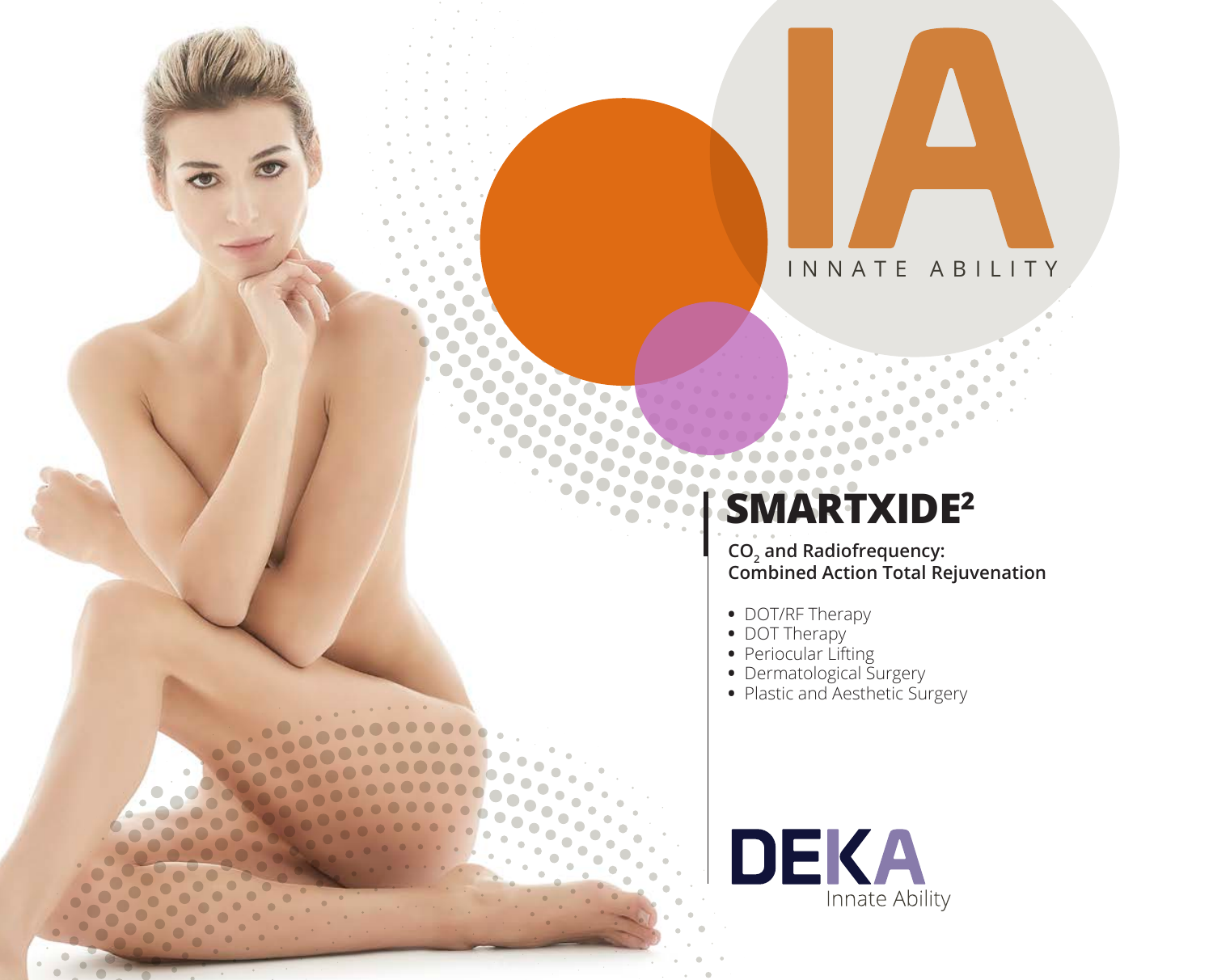

Smart

**SmartXide2**

### **DOT/RF Therapy: valuable synergies for skin rejuvenation**

**DEKA, world leader with more than thirty years' experience in advanced laser systems, has developed an innovative and exclusive configuration designed for aesthetic medicine and dermatological surgery. This device, called Smartxide2 , can be equipped with the HiScan DOT/RF scanner system using the**  combined action of CO<sub>2</sub> laser with radiofrequency (RF).

*I have been using* **DOT/RF Therapy** *since 2010 with fantastic results. SmartXide2* is clearly superior to all the other CO<sub>2</sub> laser sources. Thanks to the exclusive  $\bm{PSD}^{\bm{s}}$ *(Pulse Shape Design) technology it works in continuous mode and in a multitude of pulsed modes with very different features. This versatility makes it possible to select the optimal pulse shape for the required treatment. I can work in "cold" mode when I have to vaporise with minimal heat damage to the surrounding tissues, in "hot" mode to coagulate, and also in "heat selection" mode when I have to operate in-depth on small areas, as with skin resurfacing and fractioned rejuvenation. It is precisely in this type of application that the new* **HiScan DOT/RF** *offers unique performance with amazing results, fewer sessions and extremely rapid recovery times for patients. All this is made possible by the option, offered exclusively by* **HiScan DOT/RF***, of using a radiofrequency source combined with CO<sub>2</sub> laser.* **"**

Nicola Zerbinati, M.D. *Department of Dermatology University of Insubria - Varese, Italy*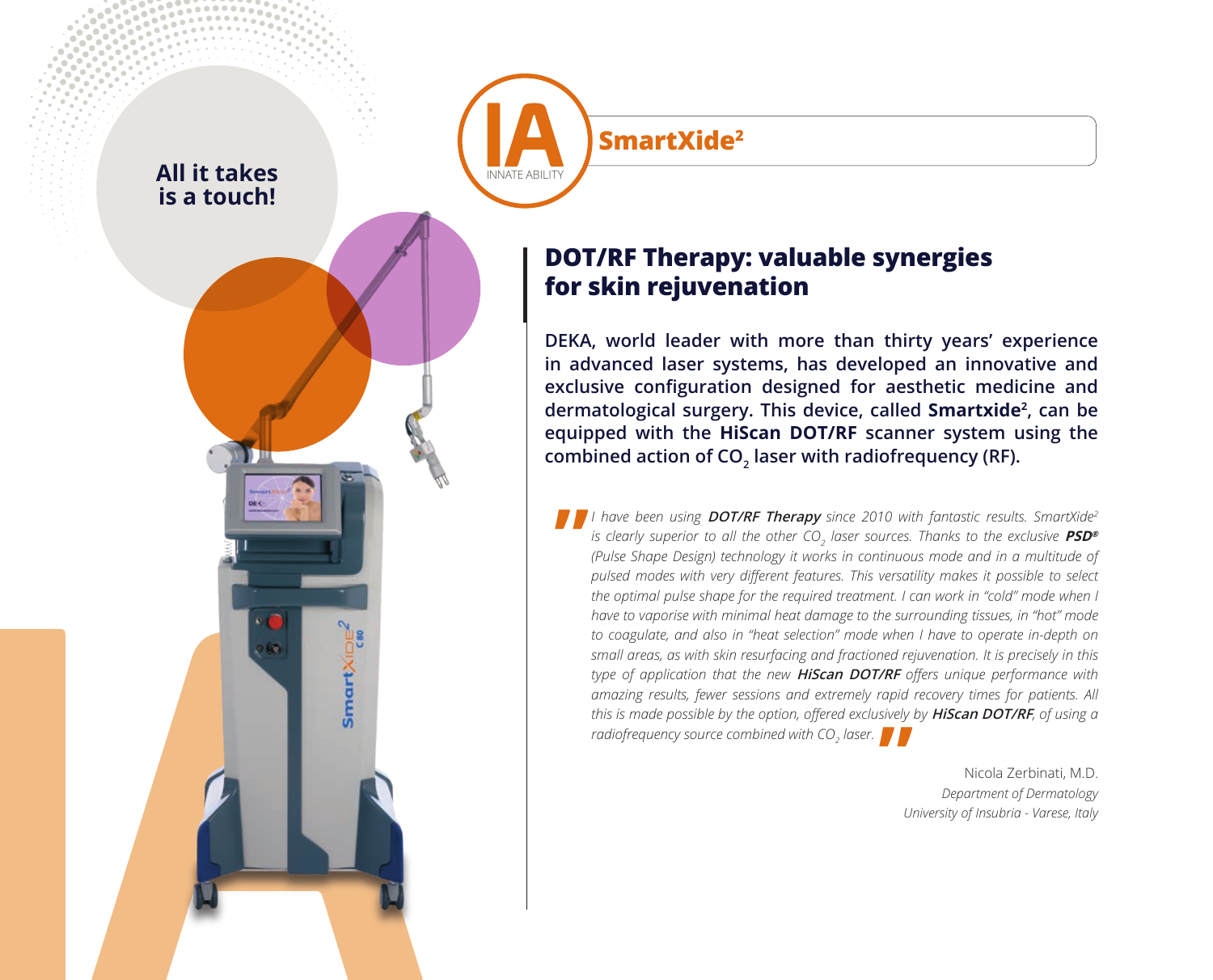

### **The Most Advanced CO<sub>2</sub> Laser Technology for Dermatology**

DEKA concentrated the results of thirty years of know-how into the technological advancements of the **SmartXide<sup>2</sup>**. The CO<sub>2</sub> laser source with exclusive **PSD®** (Pulse Shape Design) technology, achieves performance levels never attained before in dermatological applications. **SmartXide2** corrects skin imperfections and counteracts the effects of aging, such as wrinkles and flabbiness, by exerting a unique action on the tissues with effective stimulation of neocollagenesis.

The therapeutic action selectively reaches surface tissues and deeper areas, ensuring maximum reliability in controlling the application, with minimum thermal damage and extremely rapid recovery times for patients. It is also ideal for areas until now considered untreatable such as the neck, décolleté and periocular area.

In line with the ongoing quest for innovation, DEKA opens the way towards a new multidisciplinary, avant-garde laser system.

> **Scientific knowledge and technological advances to provide physicians with innovative solutions**

| <b>SmartXide<sup>2</sup> PLUS</b> |                                                                                                                                                                                                                                          |  |
|-----------------------------------|------------------------------------------------------------------------------------------------------------------------------------------------------------------------------------------------------------------------------------------|--|
| <b>HiScan DOT/RF</b>              | The first scanning system that integrates<br>CO <sub>2</sub> fractional laser with bipolar RF energy<br>source.                                                                                                                          |  |
| 5                                 | SmartStack levels, for a precise control of the<br>thermal effect and vaporization depth.                                                                                                                                                |  |
| SmartTrack                        | Exclusive randomised fractional scanning<br>algorithm to minimise local temperature<br>increases.                                                                                                                                        |  |
| 5                                 | Scanning figures adjustable in size and<br>height/width ratio.                                                                                                                                                                           |  |
| More than 2,000,000               | Combination settings available.                                                                                                                                                                                                          |  |
| PSD® Technology                   | The exclusive Pulse Shape Design technology<br>enables the maximum flexibility of the pulse<br>shape: S-Pulse, D-Pulse, H-Pulse, U-Pulse<br>and the CW mode, greatly expand the<br>surgical capabilities of the SmartXide <sup>2</sup> . |  |
| Database                          | Integrated protocols designed for Aesthetic<br>Dermatology and other applications (as<br>V <sup>2</sup> LR, Gynaecology and Dentistry). An easy<br>way to learn how to use such a complete<br>system with so many functions.             |  |
| <b>Multimedia Features</b>        | Integrated photo and video tutorial provid-<br>ing quick and targeted training for specialists<br>and their staff.                                                                                                                       |  |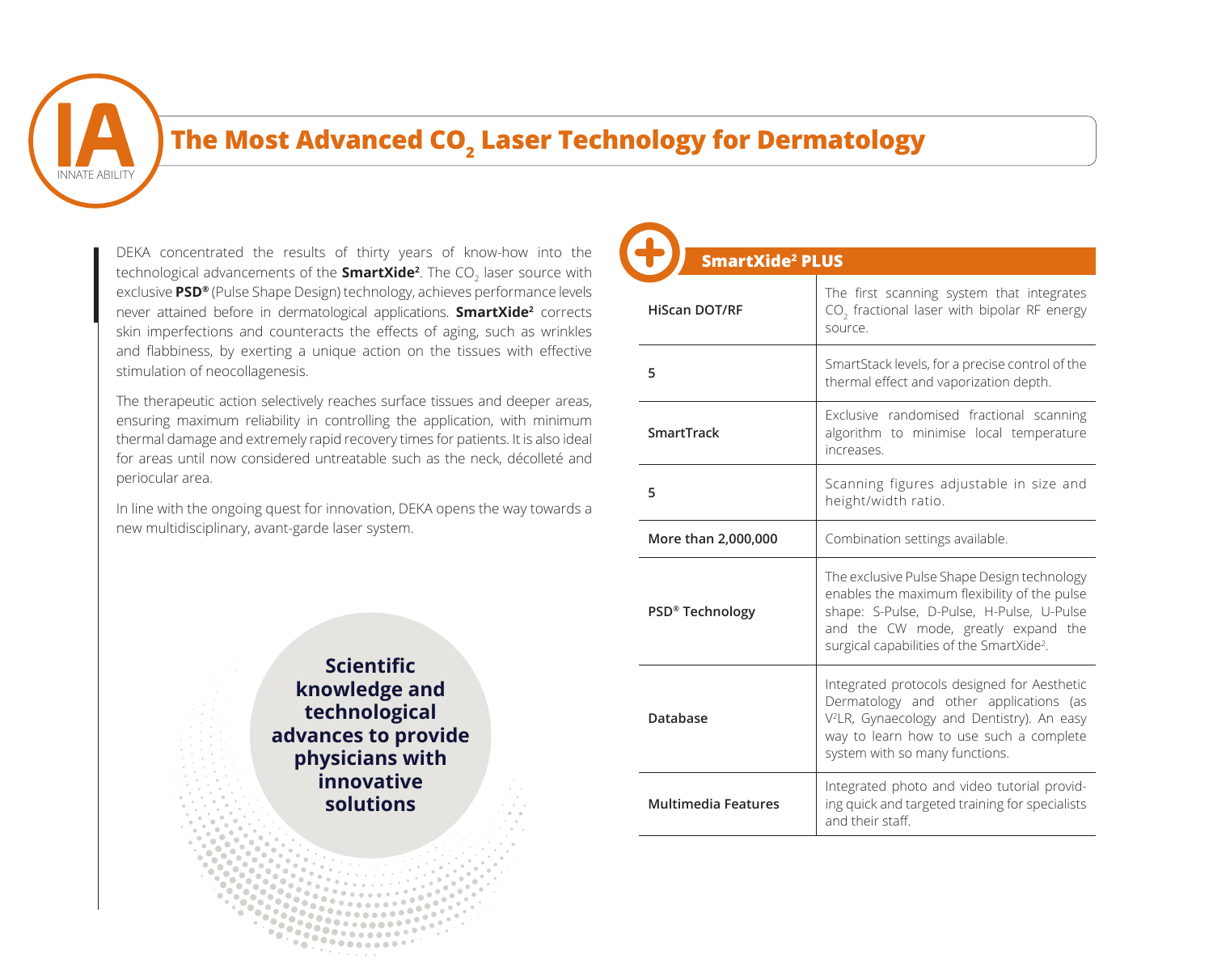### PSD<sup>®</sup> Technology: Uncompromising Versatility

The **SmartXide2** generates optimal pulses for multidisciplinary applications, especially in aesthetic medicine and dermatological surgery. This is the result of the development of RF  $CO<sub>2</sub>$  laser source equipped with the exclusive proprietary PSD® (Pulse Shape Design) technology that makes it possible to have the complete control of duration, energy and shape of each pulse. With Smart¬Pulse (SP), DEKAPulse or D-Pulse (DP) and HighPulse (HP) the user always has the best solution for all patient's needs in skin resurfacing and surgical treatments.

INNATE ABILITY

0330

SmartXiDE

PSD® can modulate the ablation and the coagulation (thermal effect) freehand and fractional scanning modes:

- **• Ablation.** The high peak power delivered in very short time releases a great amount of energy rapidly and causes immediate ablation of the epidermis and the topmost skin layers, which are less rich in water.
- **Thermal effect.** Following rapid vaporisation, the CO<sub>2</sub> laser energy is transformed in heat propagating deep down in the water-rich derma. The result is an immediate tissue shrinkage and direct stimulation of the cells to produce new collagens.

**effect**





Pulse selection allows for perfect modulation of ablation and thermal denaturation effects in the most efficient way, according to the m are most emerging way, according to the patient's needs. The specific features of each pulse shape is able to specifically perform several treatments offering utmost benefits, with least invasiveness, quicker recovery time and excellent results with evident advantages for physicians and patients!

Power Dwell

HighPulse (HP)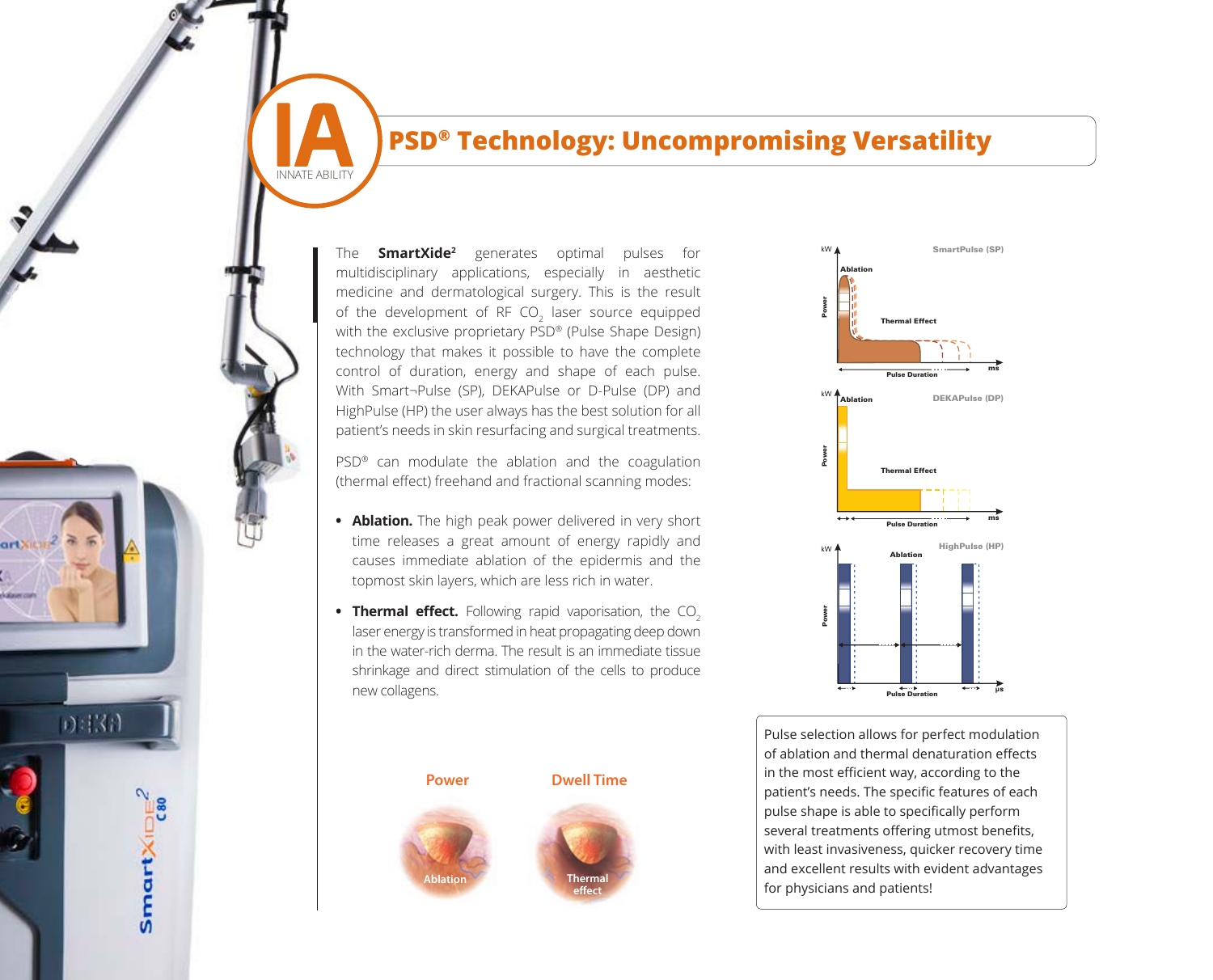

### **Synergistic Technologies for Advanced Treatments**

### **DOT/RF Therapy acts rapidly and effectively!**

. . . . . . . 

#### **Radiofrequency: more power and effectiveness for laser applications**

Radiofrequency enhances the effects of CO<sub>2</sub> laser treatment by remodelling tissue in-depth, toning flabbiness and stimulating fibroblast activity to produce new collagen.

The HiScan DOT/RF scanning system comes with two special spacers that utilize bipolar RF technology to generate selective heating of derma with a deep and localised action on the skin. Exploiting the synergy of the CO<sub>2</sub> laser and RF source, the innovative HiScan DOT/RF can selectively reach all skin layers. RF activates a selective action on the derma. The heat generated is perfectly controlled in depth, allowing for a deep stimulation of neocollagenesis with a rejuvenating and tighten effect on the skin.



#### **HI-Scan DOT/RF: versatile, precise, safe technology**

The SmartXide<sup>2</sup> laser with DOT/RF technology enables accurate selection of all the operating parameters thus making it possible to perform all types of aesthetic and dermatological treatments in the most efficient way, facilitating the patient's post-op recovery. This makes it especially proper in more complex treatments such as scars, cutaneous pigmentation, deep rhythidosis, and in the darkest skin phototypes, SmartXide<sup>2</sup> virtually eliminates the risk of PIH (Post Inflammatory Hyperpigmentation).

Ideal for treating delicate areas such as the neck and décolleté, SmartXide<sup>2</sup> is also particularly suitable for minimally invasive periocular lifting.

The scanner can be connected to a SmartCryo system to enable continuous cooling and thus preserve the more superficial layers of the skin, reducing sensitivity to the treatment and recovery times. A similar accessory is used for smoke evacuation through a dedicated connection adaptable to the most diffused smoke evacuators.

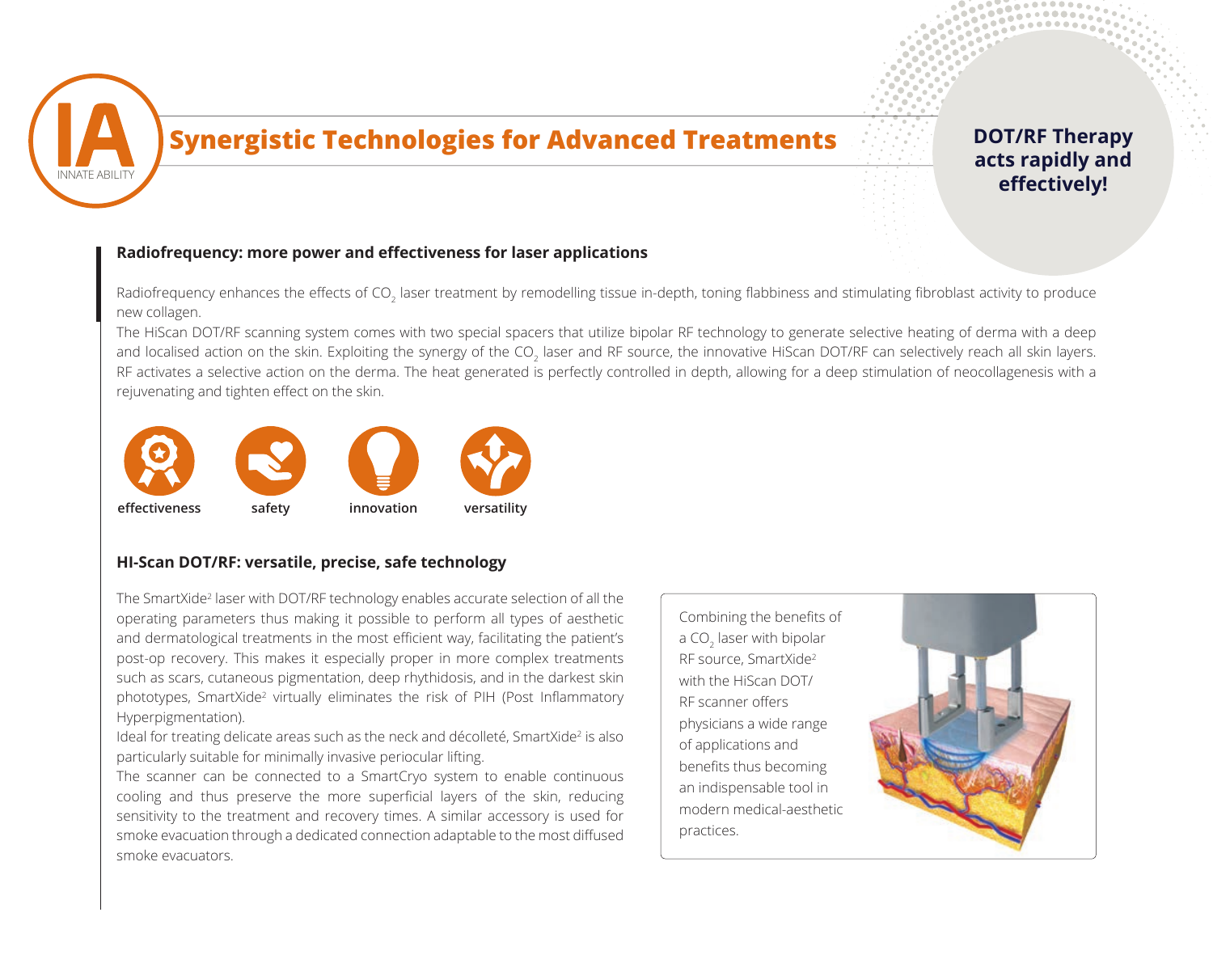

## **Innovative Solutions for Cutting-Edge CO<sub>2</sub> Laser Systems**

#### **SmartStack function: maximum precision in controlling skin vaporisation depth and thermal effect**

The SmartStack function guarantees maximum precision in controlling the vaporisation depth of the skin and the thermal effect, with the possibility of varying subsequent pulse emissions from 1 to 5 in the same point (DOT), making the **DOT/RF Therapy** with **SmartXide<sup>2</sup>** safer and more effective than other pulsed laser systems with only ablative effect. As a result, rapid recovery times and enhanced patient comfort.

- **• Control of thermal effect:** The laser energy can be delivered in a single pulse or in several consecutive pulses, always on the same DOT. By increasing the SmartStack level the tissue cools between one pulse and the next, thus reducing thermal damage and the risk of undesirable side effects, particularly in delicate areas or in patients with dark or Asian phototypes.
- **Precise control of the vaporisation depth: SmartXide<sup>2</sup> prevents heavy bleeding** and the consequent lengthy recovery times, even where greater ablation depth is called for, as in the treatment of scars.







#### **Diode laser: flexibility and practicality coupled with the speed and precision of the CO<sup>2</sup> laser for the maximum of versatility**

Available with 2 wavelengths (940 nm or 980 nm), 2 maximum power of 30 W or 50 W, the diode laser can work with optical fibres from 200 to 600 microns, single use or 10 times sterilisable. A disposable kit for endovascular laser therapy ia also available. If not integrated already in the system at time of purchase, the diode laser can upgrade the equipment at any time. A wide range of applications are possible, especially in endovascular laser therapy as well as in Dermatology, General Surgery and Endoscopy thanks to the versatile delivery of the laser beam in the optical fiber.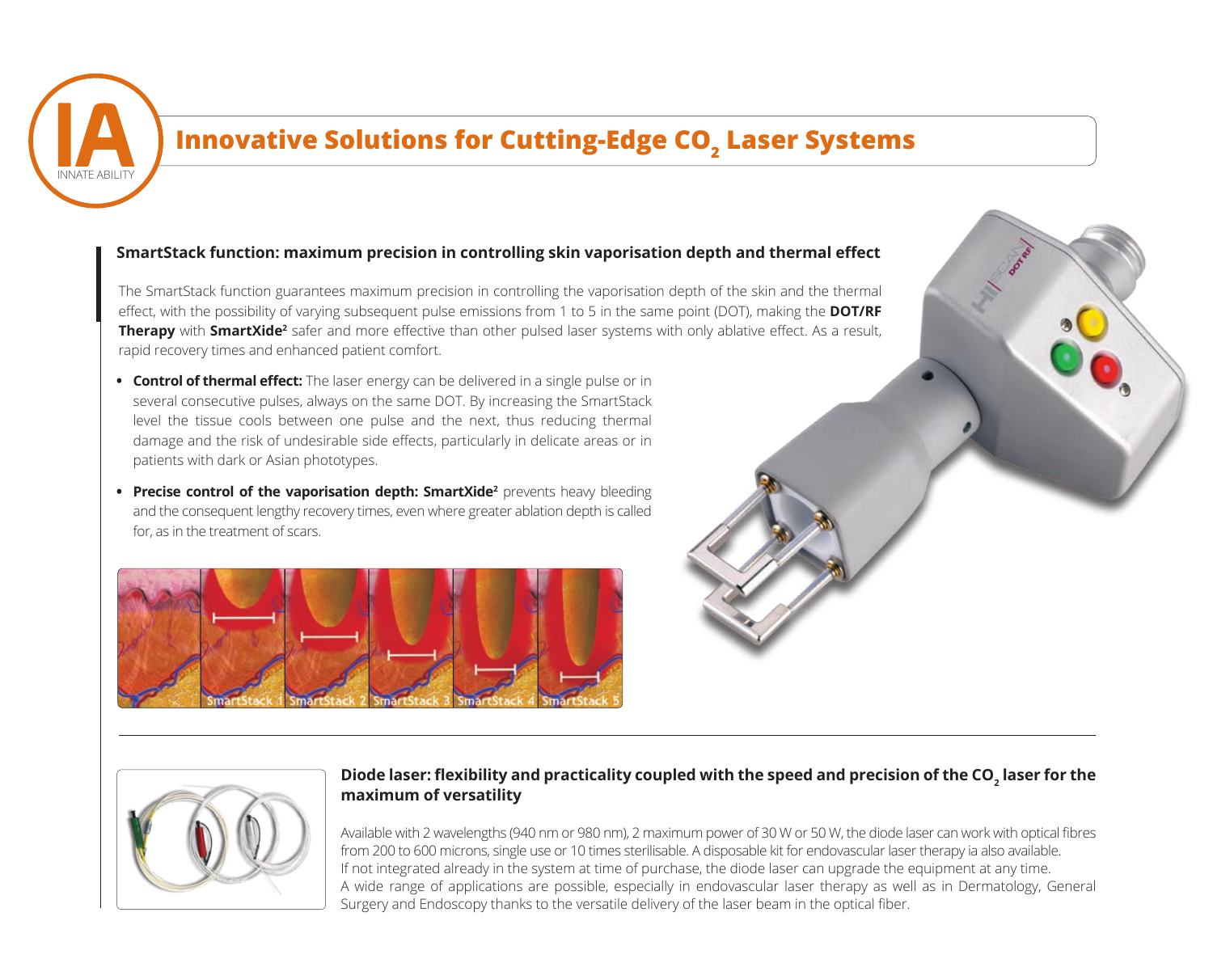



Combined scars treatment with DOT + RF. *Courtesy of: N. Zerbinati, M.D. Varese - Italy.*





Periocular Lifting. *Courtesy of: P. Campolmi, M.D. - G. Cannarozzo, M.D. - P. Bonan, M.D. Florence - Italy.*





Dermatosis papulosa Nigra.

*Courtesy of: P. Campolmi, M.D. - G. Cannarozzo, M.D. - P. Bonan, M.D. Florence - Italy.*

A B



Combined scars treatment with DOT + RF. *Courtesy of: N. Zerbinati, M.D. Varese - Italy.*







DOT Therapy. *Courtesy of: P. Campolmi, M.D. - G. Cannarozzo, M.D. - P. Bonan, M.D. Florence - Italy.*





Inflammatory Linear Verrucous Epidermal Nevus. *Courtesy of: P. Campolmi, M.D. - G. Cannarozzo, M.D. - P. Bonan, M.D. Florence - Italy.*